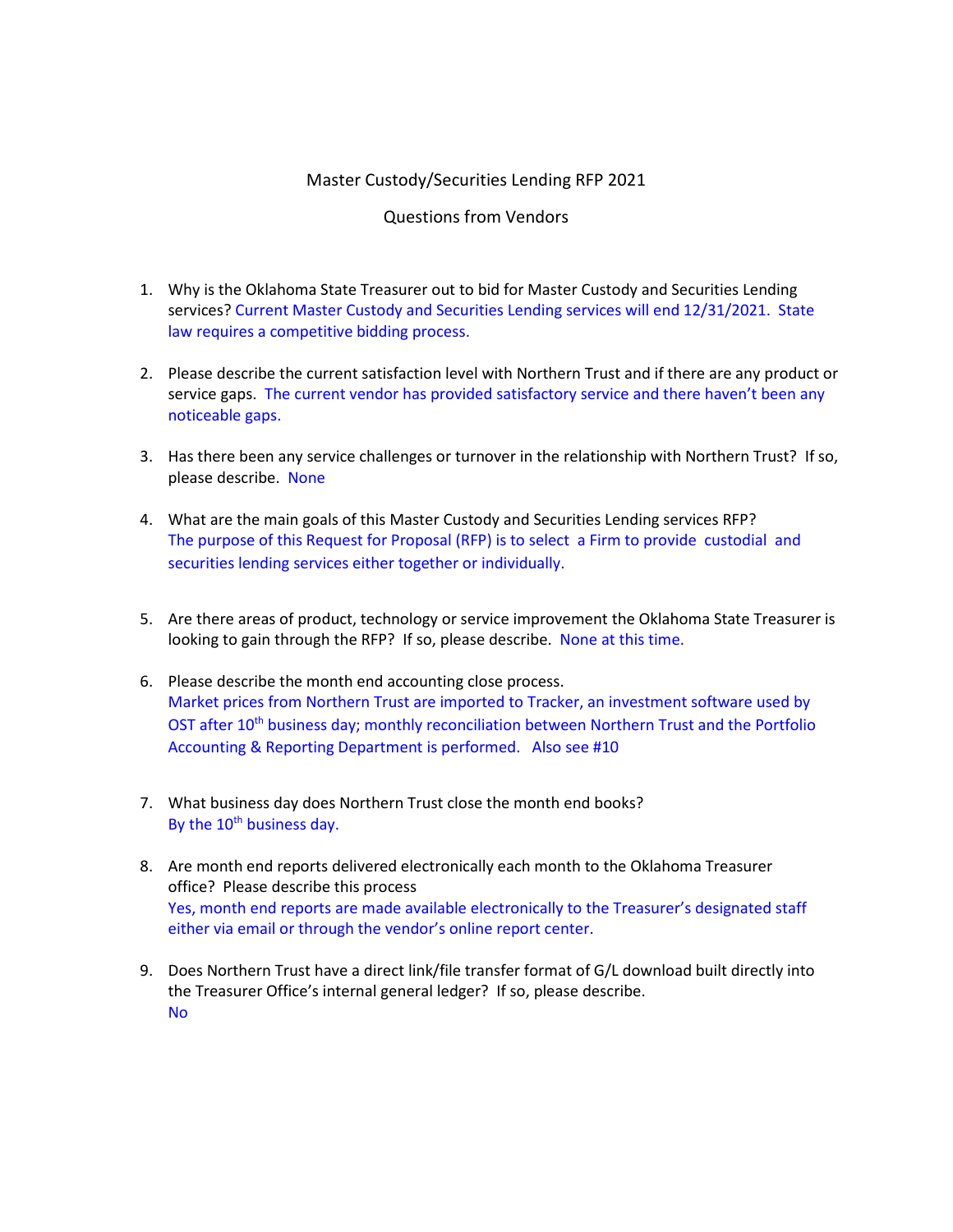- 10. Please describe the month end reconciliation process between Northern Trust and the Portfolio Accounting & Reporting dept. Who is responsible for this reconciliation? Have there been challenges at month end or year end audit due to reconciliation issues? If so, please describe. Monthly reports are downloaded from Northern Trust by OST investment accountant to reconcile with records and reports generated using Tracker, an investment software used by OST. The monthly reconciliation is reviewed by the Director of Portfolio Accounting & Reporting dept. There may be timing differences if month end falls on weekend.
- 11. Please detail the anticipated timing of the RFP review and decision process. Will there be a narrowing of the responses down to a select number of finalists? We plan to finish the RFP review and decision process by the mid November. Yes, there will be a narrowing process.
- 12. When does the Oklahoma Treasurer anticipate making a decision as to its new custodian? Is there a targeted deadline? We plan to finish the RFP review and decision process by the mid November.
- 13. If the Oklahoma Treasurer decides to switch custodians, when would the "go live" date be expected? Depending on contract negotiations and transition, the tentative Go Live would be by 3/31/2022
- 14. Please describe any manual processes related to cash movements, invoice/expense payments, etc. How are these processes being monitored and administered today? OST's Investment Accountant keeps track of projected cash activities using daily reports provided by Northern Trust and prepares a spreadsheet detailing cash available from coupon payments, maturities or paydown. Cash transfers are initiated by accountant and approved by a manager or director and available cash is wired out to OST's designated operating account. For securities purchases, OST's wire desk wires out the purchase amount to Northern Trust using an approved repetitive template, on settlement date. Invoices are billed and paid quarterly.
- 15. Is your Northern Trust doing your investment performance reporting? If so, is it being done DAILY or MONTHLY? Yes, it's being done MONTHLY and Northern Trust also provides an ANNUAL Performance Report.
- 16. Is Northern Trust providing any investment compliance monitoring services relative to the Treasurer's Investment policy? If so, please describe. No
- 17. For the 2020 fiscal year, what was the gross securities lending revenue earned by Northern Trust on behalf of the Treasurer's office. What was the net earnings (80%) received by the Treasurer's office during this same time period? FY20 gross securities lending revenue earned by Northern Trust on behalf of the Treasurer's office was \$220,331. The net earnings (80%) received by the Treasurer's office was \$176,266.